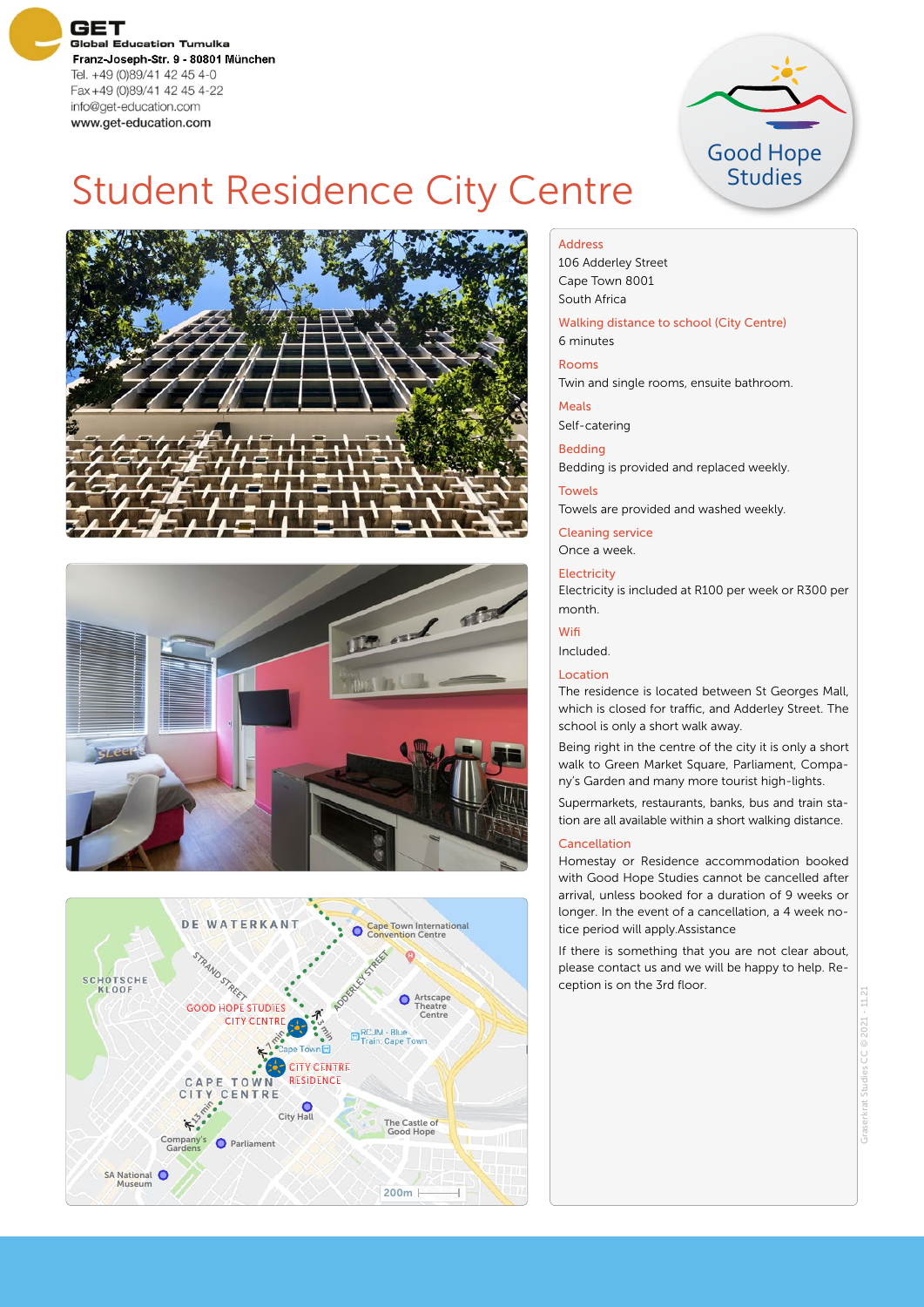## Student Residence City Centre









#### Safety

- Keep your room keys with you at all times and do not leave them in your room.
- Do not give your keys to anyone.
- Do not take a stranger with you into the room.

#### Emergency

For an in-house emergency call Mornita: 079 648 4419

#### Police: 021 467 8000 or 10111

Ambulance: 10177

Crime Stop: 08600 10111

#### Valuables

Your passport can be stored at reception.

#### Laundry

The laundry room is on the 4th floor. You can access the room via fingerprint. This is self-service. We have washing machines and tumble dryers available for your use. They are coin operated at R20 a load.

#### **Garbage**

Waste removal is your responsibility. There is a general refuse area which has big bins at the back stairway on each floor, where you can take your refuse/ bins/waste to be disposed of in regular intervals.

#### Electrical fault

Please contact front desk in case of any fault.

#### Check out

Check out time is 10am. You can leave your keys at security at check out.